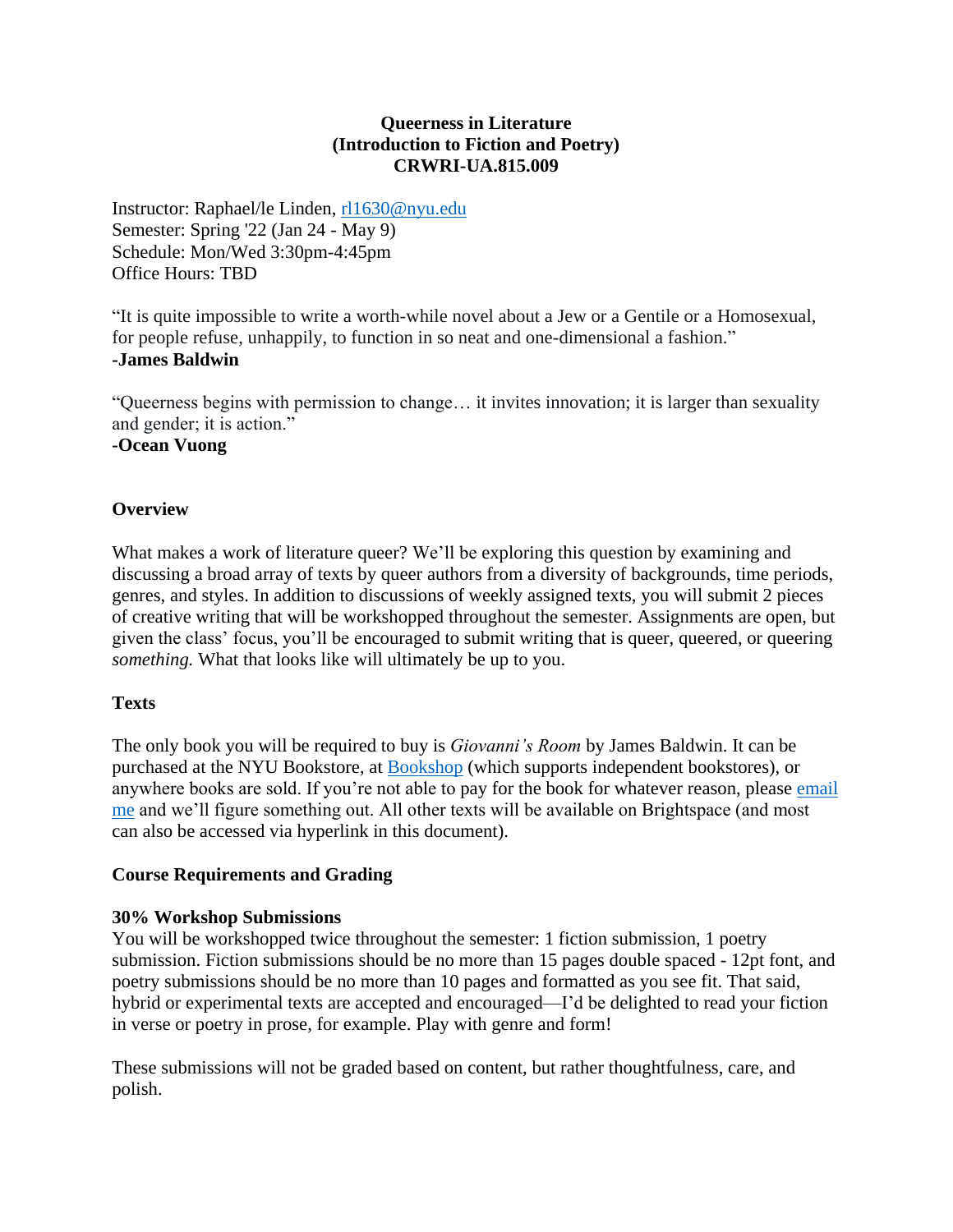## **30% Class Participation and Feedback**

Please come to class with thoughts to share about both the assigned texts and your classmates' writing. In addition to in-class feedback, you're encouraged to give your classmates line edits and required to turn in a thoughtful feedback letter for each submitted piece. Please email me your feedback letters before workshop (if the letter is handwritten, send me a scan or picture). If you're the kind of person who feels shy speaking up in class, then all the more important to give thoughtful, thorough feedback in writing.

In addition, each one of you will be asked to give a short presentation/introduction to one of the assigned texts at some point throughout the semester. This can include (and should by no means be limited to) interesting biographical info on the author, relevant historical context, your personal thoughts on the text (likes/dislikes), etc. Each presentation should end with at least three questions about the text for the class to discuss.

## **30% Final Portfolio**

The final portfolio should be a document containing both pieces you submitted for workshop. You'll be expected to revise these pieces using the feedback you received during workshop and office hours (though if you want to ignore that feedback and take it in your own direction, that's fine too). Please include a paragraph or two explaining the revisions you made and why you chose to make them.

## **10% Reading Event Report**

I will ask you to attend a literary event (reading, panel, book fair, etc.) at some point throughout the semester and write a 1 page double spaced report about your experience. If attending an event in person is of concern, you can absolutely attend a Zoom/online event instead. If you're having trouble finding an event that interests you, I'd be happy to offer recommendations.

## **Plagiarism**

If you're caught plagiarizing, I will have to fail you. That's the last thing I want to do, so let's make sure it never happens! If you're tempted to plagiarize for whatever reason, please email [me.](mailto:rl1630@nyu.edu) I will be more than happy to grant you an extension, talk through the assignment with you, look over an early draft, etc.

### **Attendance**

You're allowed one no-questions-asked absence, though not on a day you're scheduled to be workshopped. (Again, email me if you're in need of an extension.) After that, I'll deduct your grade by a third of a letter grade (A to A-, B+ to B, etc.) Please do your best to come to class on time. If tardiness becomes a persistent issue, then we'll have to sit down and talk about it during office hours (not fun for either of us).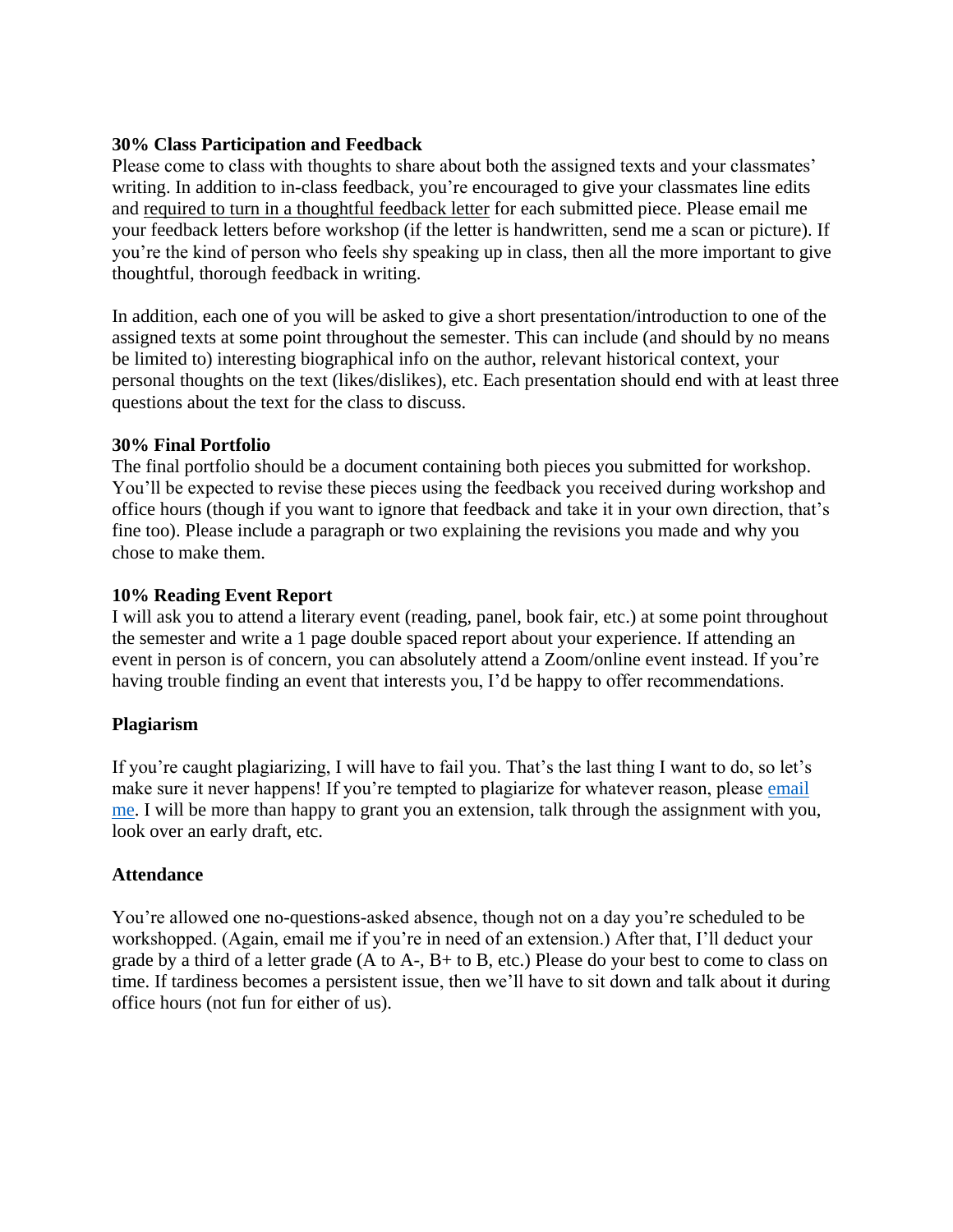## **Student Wellness Policy (From NYU)**

Unless we see explicit evidence in workshop that the speaker of a work is the writer themselves, we assume the speaker is fictional. However, certain content relating to murder, depression, suicide, sexual assault, or severe mental distress, such as seems to be a possible cry for help, will likely prompt the instructor's attention. Please send an email putting this work in context before submitting work, especially for workshop, that may be interpreted as such. If you do feel you need someone to talk to at any point in the semester, please feel safe to reach out to me and I can guide you to the NYU Wellness Center.

## **Disability Disclosure Statement (From NYU)**

Academic accommodations are available to any student with a chronic, psychological, visual, mobility, learning disability, or who is deaf or hard of hearing. Students should please register with the Moses Center for Students with Disabilities at 212-998-4980. NYU's Henry and Lucy Moses Center for Students with Disabilities 726 Broadway, 2nd Floor New York, NY 10003-6675 Telephone: 212-998-4980 Voice/TTY Fax: 212-995-4114 Web site: http://www.nyu.edu/csd

### **Calendar**

### **Week 1: Introductions and Housekeeping**

### **Monday, January 24:**

- Review the syllabus
- Set up workshop schedule
- Discussion: [How To Unlearn Everything](https://www.vulture.com/2019/10/author-alexander-chee-on-his-advice-to-writers.html) by Alexander Chee

#### **Wednesday, January 26**

- How to give constructive criticism
- Mock workshop critique

### **Week 2: The Queer Body**

#### **Monday, February 1:**

- [Boy in a Stolen Evening Gown](https://poets.org/poem/boy-stolen-evening-gown) by Saeed Jones
- Excerpt from *[Paul Takes The Form of A Mortal Girl](https://lithub.com/paul-takes-the-form-of-a-mortal-girl/)* by Andrea Lawlor
- Excerpt from *[Autobiography of Red](https://eclass.uoa.gr/modules/document/file.php/PSPA254/AUTOBIOGRAPHY%20OF%20RED.pdf)* by Anne Carson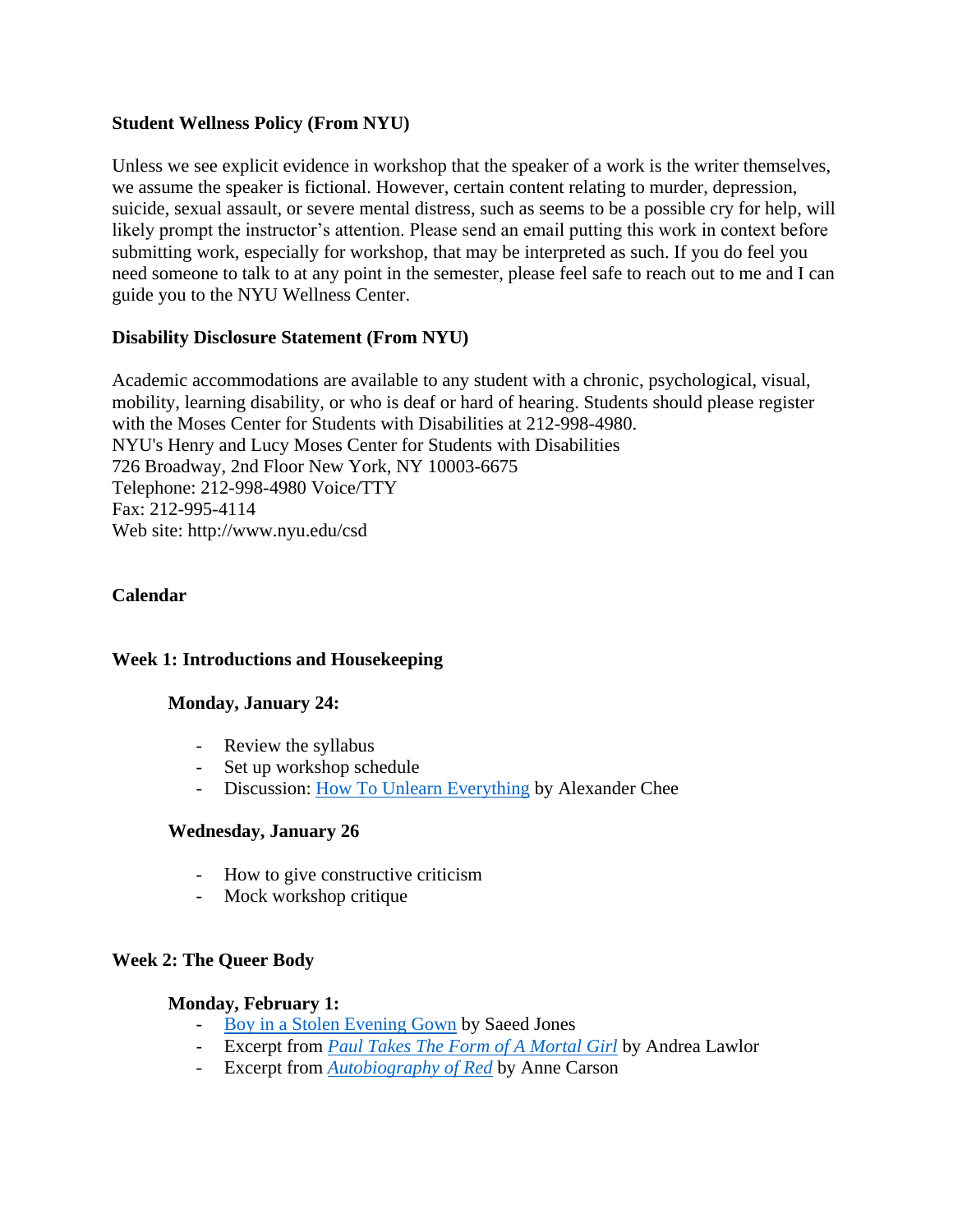#### **Wednesday, February 3:**

- Workshops 1 and 2.

### **Week 3: Queer Time**

### **Monday, February 7:**

- [The Life and Death of Modern Homosexuality](https://thebaffler.com/latest/the-life-and-death-of-modern-homosexuality-miller) by Ben Miller
- Excerpt from *[Orlando](https://lrcapuana.com/2018/05/11/excerpt-from-orlando-by-v-woolf-1882-1941/)* by Virginia Woolf

### **Wednesday, February 9:**

- NO CLASS – PRESIDENT'S DAY

### **Week 4: The Queer Canon**

#### **Monday, February 14:**

- *Giovanni's Room* by James Baldwin

#### **Wednesday, February 16:**

- Workshops 3 and 4.

#### **Week 5: Queer Pain**

#### **Monday, February 21:**

- [four ethers](https://www.google.com/search?q=four+ethers+lyrics&oq=four+et&aqs=chrome.1.69i57j35i39j46i512j0i512l3j46i10i512j69i60.3264j0j7&sourceid=chrome&ie=UTF-8) by serpentwithfeet
- Excerpt from [Junk](https://www.poetryfoundation.org/poetrymagazine/poems/91665/from-junk) by Tommy Pico
- [Notes](https://www.poetryfoundation.org/poetrymagazine/poems/148379/notes-5be30d611940d) by Danez Smith
- [Jealousy](https://www.youtube.com/watch?v=jDQvlDJ6gKs) by Janani Balasubramanian (video)

#### **Wednesday, February 23:**

- Workshops 5 and 6.

#### **Week 6: Queer Desire/Sex/Love**

### **Monday, February 28:**

- Excerpt from *[What Belongs to You](https://lithub.com/what-belongs-to-you/)* by Garth Greenwell
- [Love Poem](https://acupofpoetry.tumblr.com/post/97758582125/love-poem-by-audre-lorde) by Audre Lorde
- [Novel](https://poets.org/poem/novel) by Arthur Rimbaud

#### **Wednesday, March 2:**

- Workshops 7 and 8.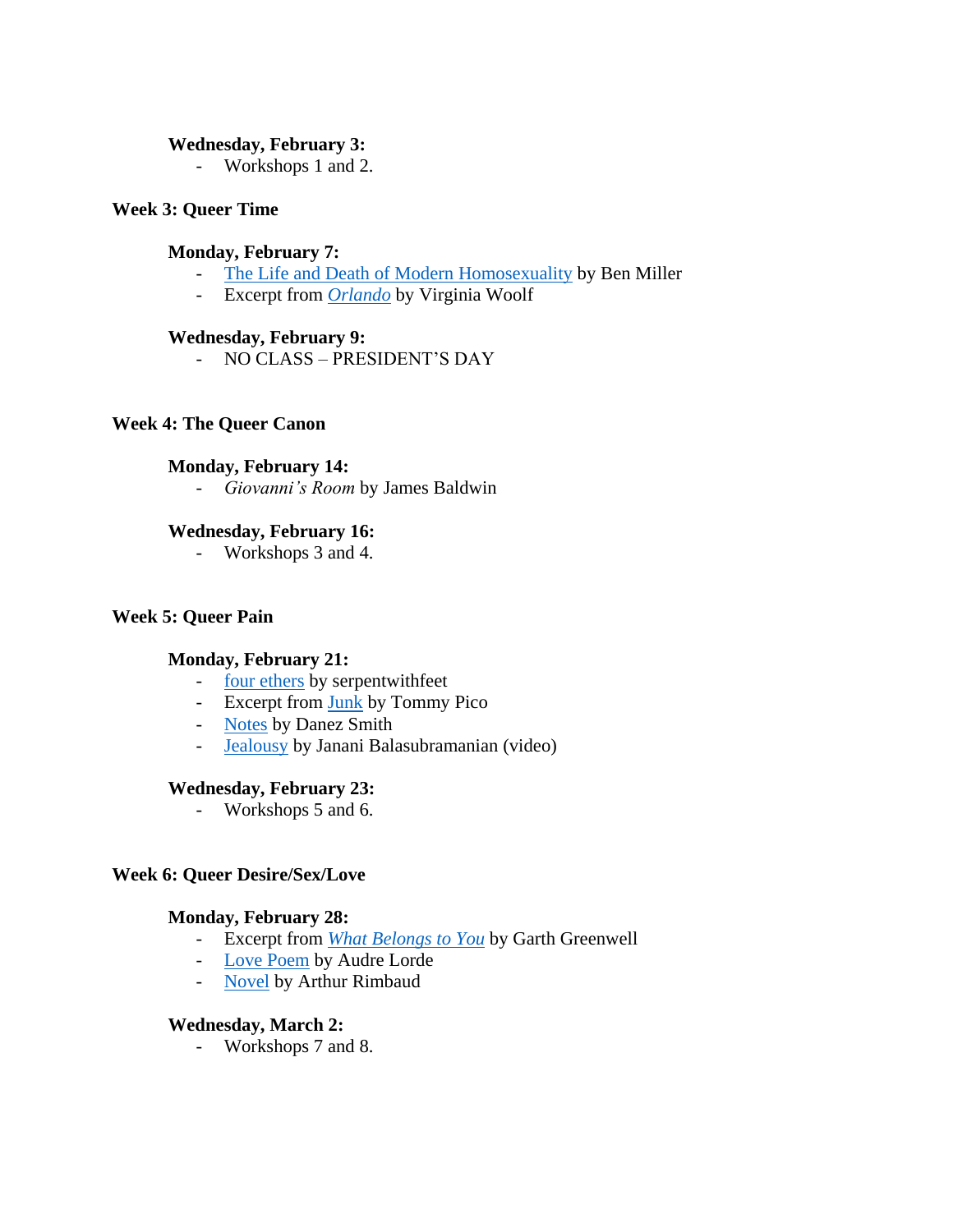### **Week 7: The Plague**

### **Monday, March 7:**

- Excerpt from *To The Friend Who Did Not Save My Life* by Hervé Guibert
- [The Voice of ACT UP Culture](https://www.theparisreview.org/blog/2021/05/20/the-voice-of-act-up-culture/) by Sarah Schulman
- [Tiara](https://markmcbride.wordpress.com/2015/06/28/tiara-by-mark-doty/) by Mark Doty
- [On PrEP or on Prayer](https://www.poetryfoundation.org/poetrymagazine/poems/91302/on-prep-or-on-prayer-ii) by Sam Sax

### **Wednesday, March 9:**

- Workshops 9 and 10.

### **Week 8: Queer Politics**

### **Monday, March 21:**

- [Pulse, Beat, Rhythm, Cry](https://www.versobooks.com/blogs/2747-pulse-beat-rhythm-cry-orlando-and-the-queer-and-trans-necropolitics-of-loss-and-mourning) by Che Gossett
- [Postcolonial Love Poem](https://stthomas.edu/media/luanndummercenterforwomen/pdf/Diaz_Postcolonial_Love_Poem_Selections.pdf) by Natalie Diaz
- [Sisters in Arms](https://www.poetryfoundation.org/poems/42588/sisters-in-arms) by Audre Lorde
- [Even This Page Is White](https://arsenalpulp.com/content/download/6695/81523/version/1/file/9781551526416_eventhispage_excerpt.pdf) by Vivek Shraya

## **Wednesday, March 23:**

- Workshops 11 and 12.

### **Week 9: Gender Trouble**

### **Monday, March 28:**

- [Gender is More Than Performance](https://www.advocate.com/politics/transgender/2013/10/07/book-excerpt-gender-more-performance) by Julia Serano
- Excerpt from *[Freshwater](https://granta.com/freshwater/)* by Akwaeke Emezi
- Excerpt from *[Crossing](https://lithub.com/crossing/)* by Pajtim Statovci

### **Wednesday, March 30:**

- Workshops 1 and 2.

### **Week 10: Queer Theory**

### **Monday, April 4:**

- Excerpt from *[The Argonauts](https://longreads.com/2015/07/22/argonauts/)* by Maggie Nelson
- [Zizek's Trans/gender Trouble](https://lareviewofbooks.org/article/zizeks-transgender-trouble/) by Che Gossett

### **Wednesday, April 6:**

- Workshops 3 and 4.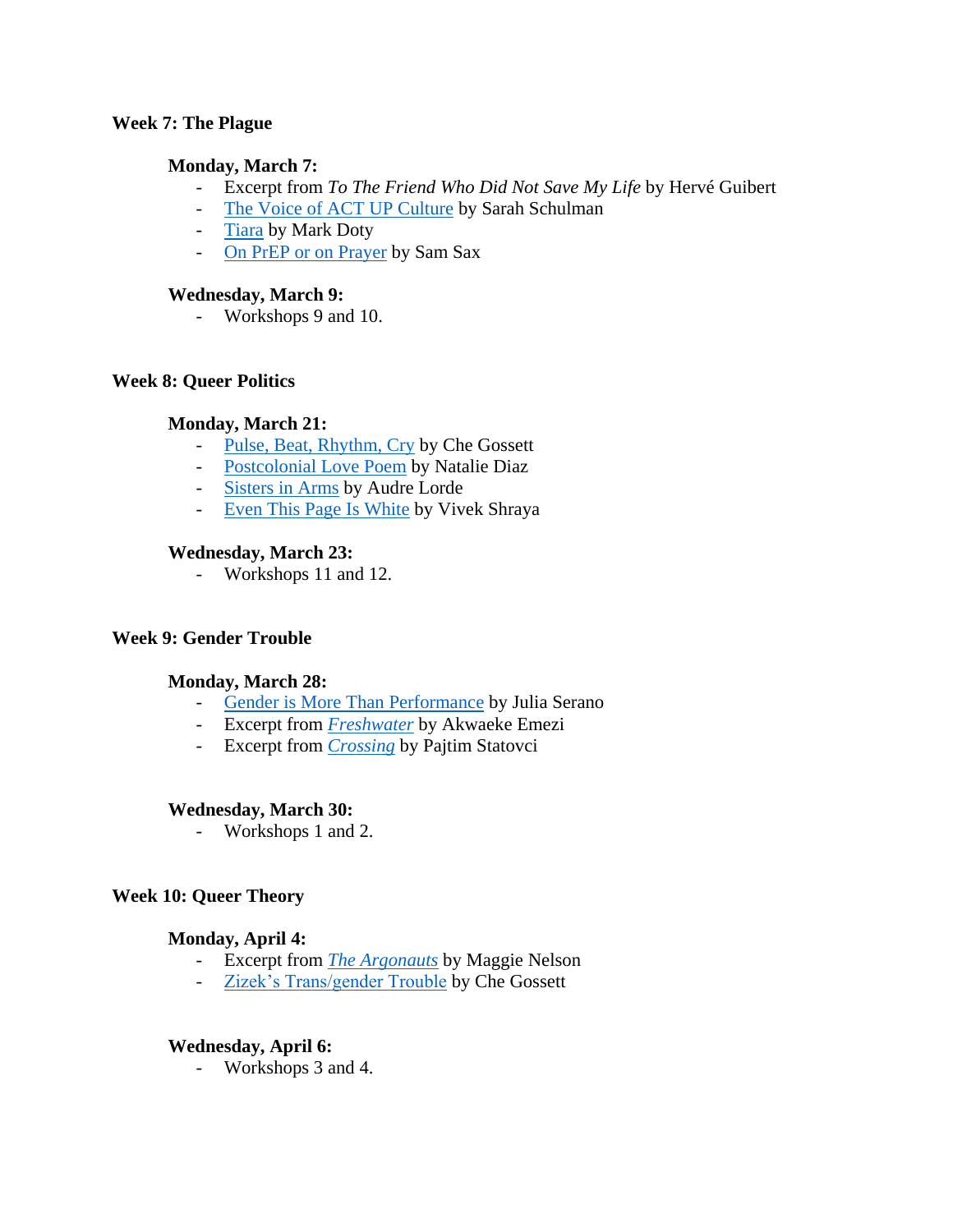## **Week 11: Queering Genre and Form**

## **Monday, April 11:**

- [Inventory](http://strangehorizons.com/fiction/inventory/) by Carmen Maria Machado
- [For the Feral Splendor That Remains](https://www.poetryfoundation.org/poetrymagazine/poems/151756/for-the-feral-splendor-that-remains) by CAConrad
- Excerpt from *[The Faggots & Their Friends Between Revolutions](http://future-lives.com/wp-content/uploads/2014/09/FaggotsAndFriends.pdf)* by Larry Mitchell

## **Wednesday, April 13:**

- Workshops 5 and 6.

### **Week 12: Queer Spaces**

## **Monday, April 18:**

- Excerpt from [Gay Bar](https://soundcloud.com/hachetteaudio/gay-bar-by-jeremy-atherton-lin) by Jeremy Atherton Lin
- [The 17-Year-Old & the Gay Bar](https://www.poetryfoundation.org/poetrymagazine/poems/92050/the-17-year-old-the-gay-bar) by Danez Smith
- [A Straight Man's Epiphany in a Gay Bar](https://www.poetryfoundation.org/podcasts/74793/a-straight-mans-epiphany-in-a-gay-bar) by Terrance Hayes

### **Wednesday, April 20:**

- Workshops 7 and 8.

### **Week 13: CAMP**

### **Monday, April 25:**

- [Notes on Camp](https://monoskop.org/images/5/59/Sontag_Susan_1964_Notes_on_Camp.pdf) by Susan Sontag
- [Too Sexy](https://therumpus.net/2018/10/rumpus-exclusive-too-sexy/) by Mattilda Bernstein Sycamore

### **Wednesday, April 27:**

- Workshops 9 and 10.

## **Week 14: Queer in America**

### **Monday, May 2:**

- [An American Poem](https://www.poetryfoundation.org/poems/53965/an-american-poem) by Eileen Myles
- [A Letter To My Mother That She Will Never Read](https://www.newyorker.com/culture/personal-history/a-letter-to-my-mother-that-she-will-never-read) by Ocean Vuong
- [Michael](https://www.nybooks.com/articles/2009/08/13/michael/) by Hilton Als

### **Wednesday, 4 :**

- Workshops 11 and 12.